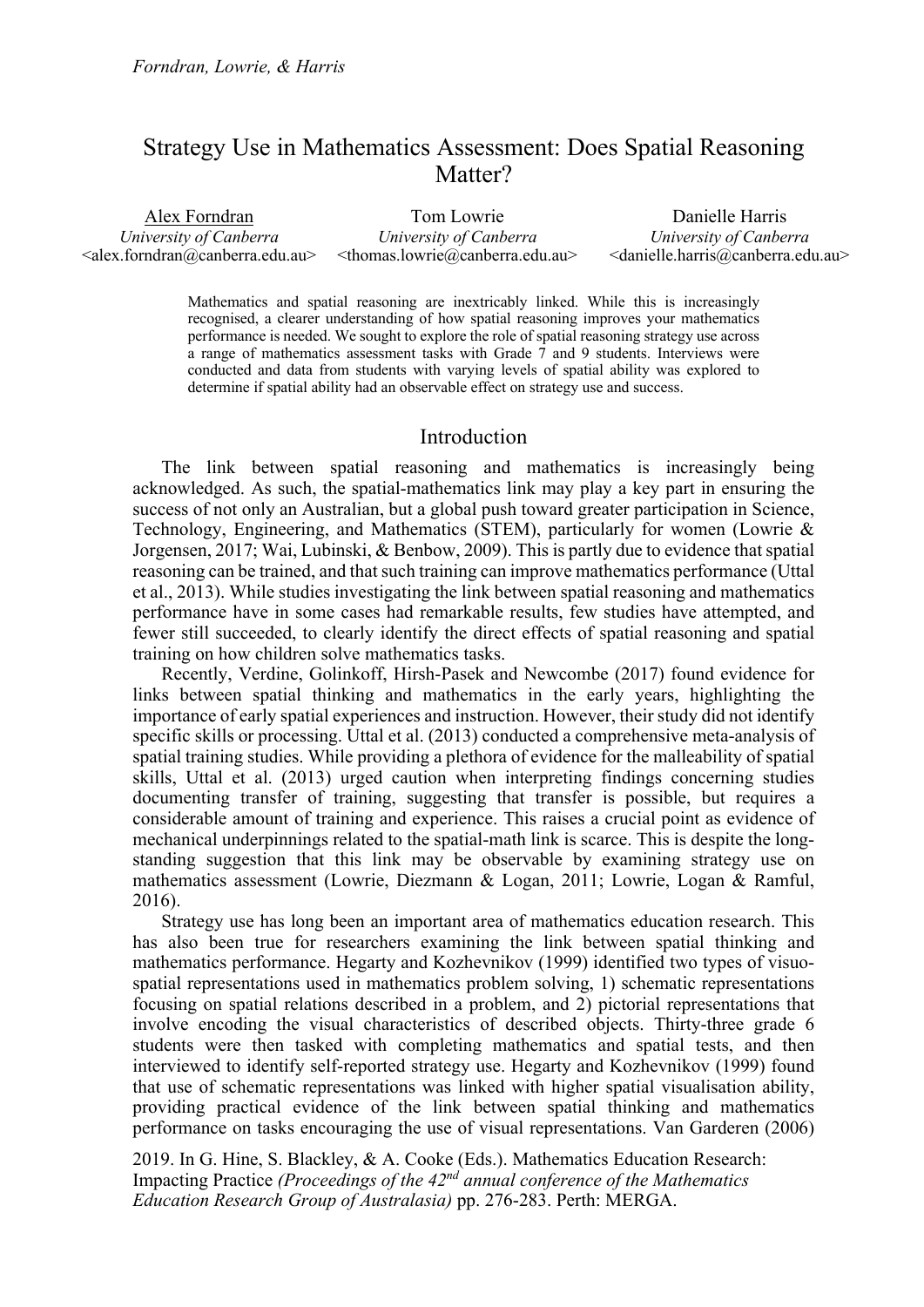investigated the use of visual representations on mathematical word problems in a grade 6 student sample consisting of students with learning disabilities, average achievers, and high achievers. High achievers were found to use significantly more visual images than participants with learning disabilities. As found by Hegarty and Kozhevnikov (1999), use of schematic representations was positively correlated with performance on spatial visualisation measures, while use of pictorial representations was negatively correlated with the same measures. However, few correlations were statistically significant when broken down by assessment and participant condition, raising questions about the generalizability of findings. Diezmann and Lowrie (2012) examined the performance of grade 6 students on numeracy items involving graphics. Students were found to lack spatial skills required to succeed on mathematics tasks involving graphics, raising concerns in light of the increasing use of graphics in mathematics assessments (Diezmann & Lowrie, 2012). Authors concluded that embedding spatial skill development into the mathematics curriculum and introducing explicit instruction of spatial thinking will not just be beneficial, but essential to future success in mathematics learning, teaching, and education.

### The Study

The link between spatial thinking and mathematics has the potential to inform mathematics instruction (Lowrie & Jorgensen, 2017; Lowrie, Logan, & Ramful, 2016). However, it is still unclear how spatial thinking influences performance on mathematics tasks in a practical sense. While it has been shown that children with greater spatial visualisation skills are more likely to use schematic representations on tasks requiring the use of visual imagery as a primary strategy (Hegarty & Kozhevnikov, 1999; Kozhevnikov, Kosslyn, & Shephard, 2005), the effects of spatial thinking on strategy use across mathematics problems with different task demands has not been truly investigated. We sought to explore the relationship between spatial thinking and strategy use on mathematics problems in a sample of students drawn from grades 7 and 9. Students from four secondary schools located in the ACT, Australia, completed spatial and mathematics tests. A subset of students completed in-depth follow-up interviews during which strategy use on various mathematics assessment items was discussed. We hypothesized that students who differed in their performance on spatial thinking measures would differ in their reported strategy use.

# Research Design and Methods

### *Participants*

As part of a larger study involving 136 grade 7 and 9 students (63 girls, 73 boys) (*M* age  $= 13.3, SD = 1.1$ ) recruited from two secondary schools located in the ACT, sixteen students agreed to take part in semi-structured interviews designed to elicit explanations of students' thinking and strategy used on mathematics test items.

### Materials

#### *Mathematics Assessment Instrument*

The mathematics assessment was developed as part of a previous investigation into the effects of a spatial training program on the mathematics performance of primary and secondary school students (Lowrie, Logan, Harris & Hegarty, 2018). The assessment consisted of 17 items reflecting content and typical presentation of Australian standardized mathematics assessment items (ACARA, 2017). The assessment was developed for tablet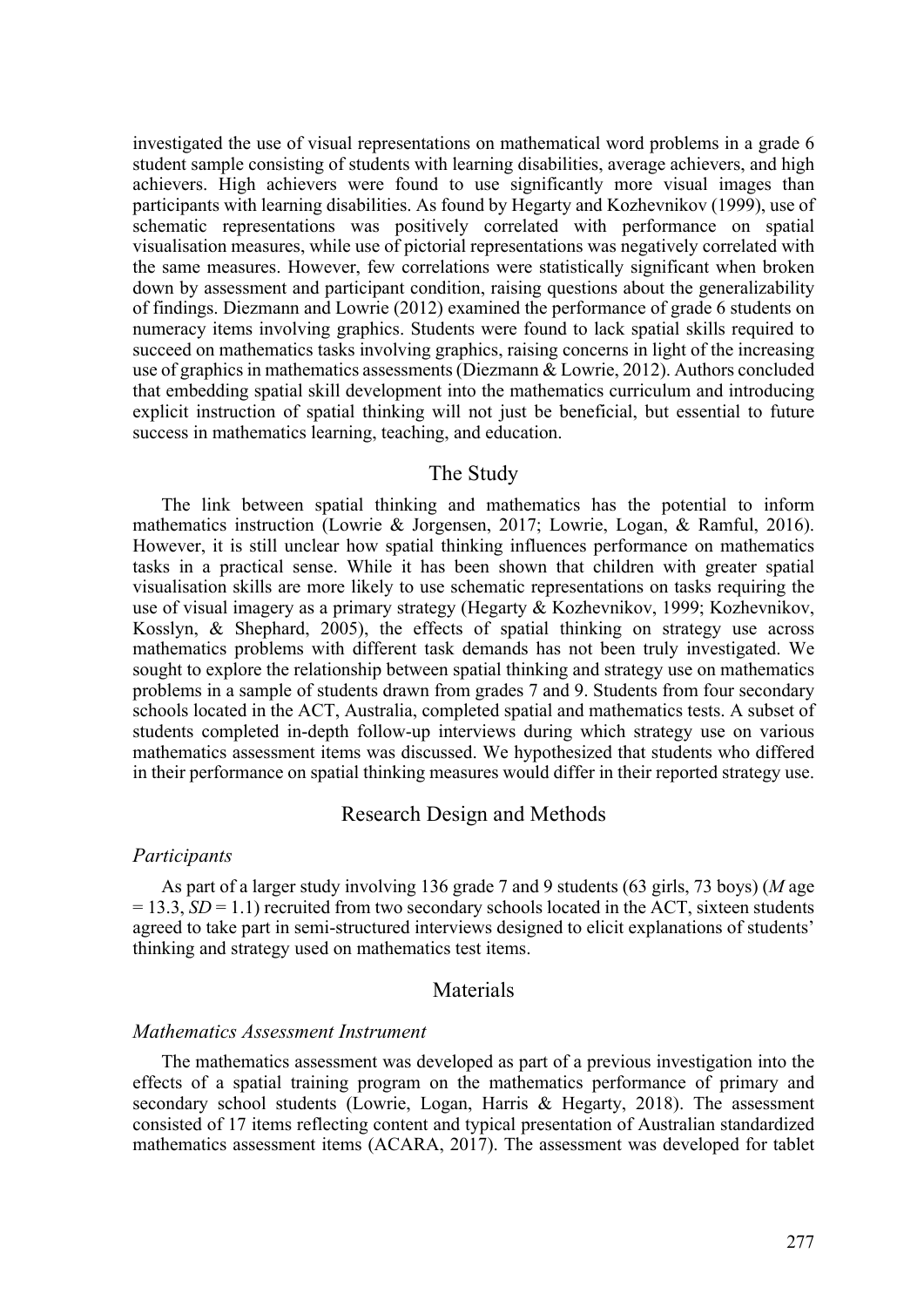devices and computers, with some items designed to include interactive elements not possible on traditional pen-and-paper assessments.

# *Spatial Reasoning*

Participants completed three spatial reasoning measures covering mental rotation, spatial orientation, and spatial visualisation. The Card Rotation Test (CRT; Ekstrom et al., 1976) was used to capture participants' mental rotation ability. Participants were presented with one reference shape and eight comparison shapes and instructed to select only the comparison shapes that were the same (i.e., rotated) as the reference shape. On the Spatial Orientation test (Kozhevnikov & Hegarty, 2001) participants were asked to imagine being at the position of one object in the display facing another object (defining their imagined perspective within the array) and required to indicate the direction to a third (target) object. The 10-item Paper Folding Test (PFT; Ekstrom et al., 1976) was used to capture students' spatial visualisation ability. Participants were presented with directions indicating how a piece of paper was folded before a hole was punched through it, and then tasked with choosing one of several options representing what the piece of paper may look like when unfolded. From these, an overall spatial reasoning score was derived.

### *Semi-structured Interviews*

Sixteen students from grades 7 and 9 took part in semi-structured interviews designed to elicit explanations of students' thinking and strategy use on test items with different demands (Diezmann & Logan, 2011). Participants were presented with assessment items they had encountered during the mathematics test. They were asked to review these, and to then answer the following questions to the best of their ability:

- What are you being asked in this problem (What are the important/essential elements in this problem)?
- Which mathematical ideas/concepts/properties can/did you use?
- What do you notice about the problem and how it is presented?
- Tell me more about the presentation (graphics/image, dynamic components).

# *Procedure*

Students completed the mathematics assessment and spatial test battery on tablet devices or computers. Students were provided working out paper but not permitted the use of calculators. All assessments were completed within one hour. Interviews were conducted at students' schools. Some completed interviews on the same day as assessments were completed, while others only participated in interviews up to seven days after initial test administration. Participants were informed that participation was voluntary, and that interviews would be recorded for further analysis. Length of interviews ranged from fifteen to forty minutes.

# *Analyses*

Analyses were conducted to determine if performance on the mathematics test differed between low, moderate, and high spatial students. Strategy interview data was disseminated to identify differences in strategy use on mathematics assessment items between students with low and high spatial scores.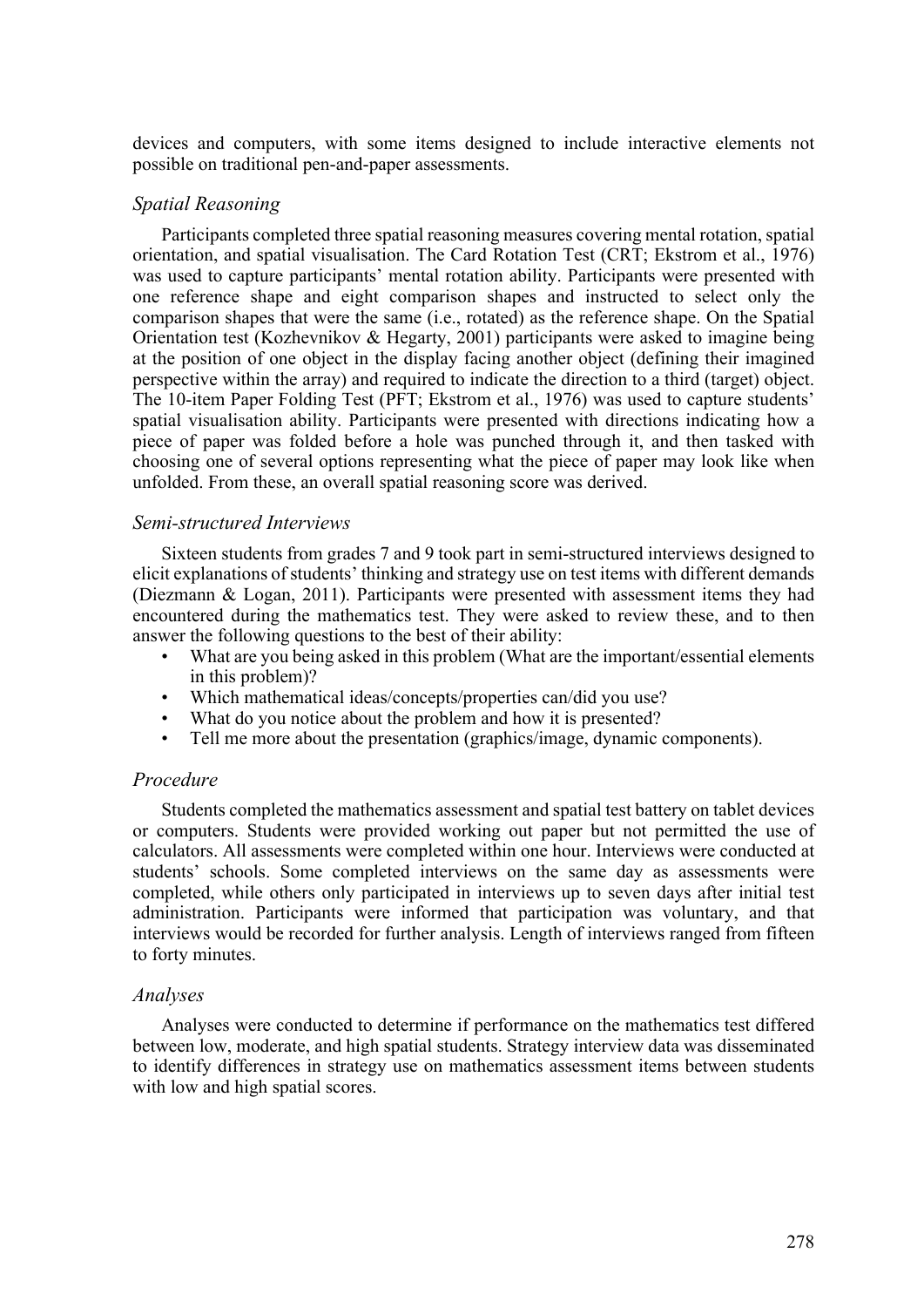# Results

# *Mathematics Performance and Spatial Ability by Grade level*

Independent samples t-tests were conducted to determine if scores on the mathematics and spatial reasoning assessments differed across grades. It was found that students significantly differed in their mathematics and spatial reasoning scores across grades 7 and 9. See Table 1.

#### Table 1.

*Means (Standard Deviations) and t-test results for Maths and Spatial Reasoning across grade levels*

|                      | Grade | N  | M(SD)         | Difference |         | p      |
|----------------------|-------|----|---------------|------------|---------|--------|
| Maths<br>Assessment  |       | 76 | 26.43(16.11)  | $-7.20$    | $-2.24$ | > 0.01 |
|                      | 9     | 60 | 33.63 (21.31) |            |         |        |
| Spatial<br>Reasoning |       | 76 | 48.48 (16.26) | $-8.16$    | $-2.53$ | > 0.01 |
|                      | 9     | 60 | 56.64 (21.39) |            |         |        |

*Note.* Test scores expressed as percentages

# *Mathematics Performance by Spatial Ability*

Students were categorized as high (top 25%), moderate (middle 50%) or low (bottom 25%) spatial ability. Analyses were then conducted to determine if mathematics performance differed across grades and spatial categories. It was found that performance on the mathematics assessment significantly differed by spatial category,  $F(5, 130) = 39.35$ ,  $p =$ .001,  $\eta^2$  = .14 (see Figure 1).



#### **Math Performance Across Spatial Skill Groups**

*Figure 1.* Math Performance Across Spatial Skill Groups

### *Strategy Interviews*

Sixteen participants from grades 7 and 9 consented to participate in the one-on-one interviews. Of these, four (two from each grade level) were selected based on their overall spatial score in relation to scores of other interview participants, with two selected for their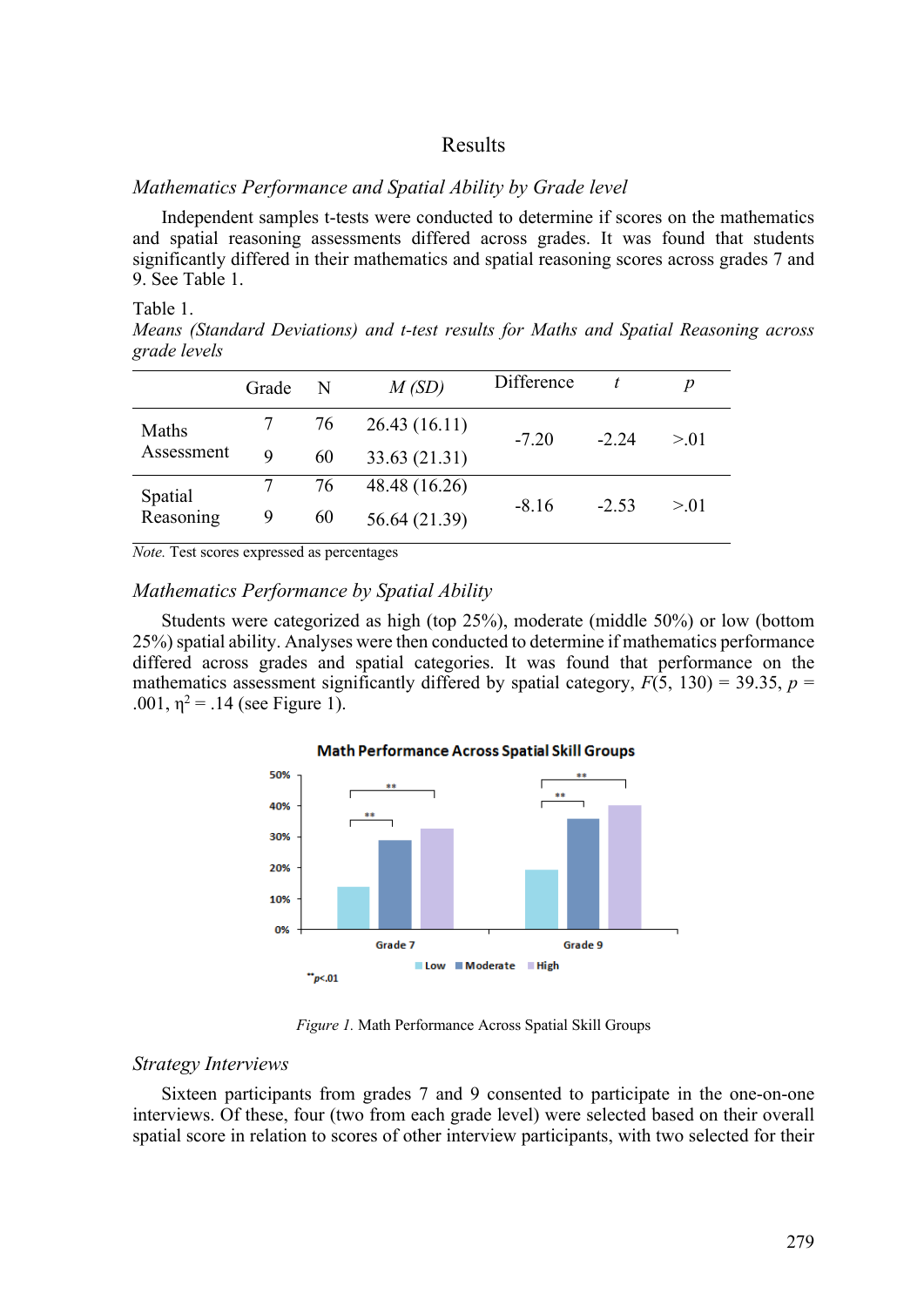low (bottom 25%) spatial score, and two selected for their high (top 25%) spatial score. They were interviewed on a selection of the mathematics tasks, three of which are described here.

### *Road Map Item*

On the road map item, participants were tasked with identifying the path taken by a vehicle in accordance with a set of instructions (see Figure 2).





There were clear differences between high and low spatial interviewees. Those with low spatial scores reported not noticing the compass, and completing the problem step by step, switching between instructions and the roadmap, allowing students to check their working. In contrast, both grade 7 and grade 9 interviewees with high spatial scores reported first visualizing the solution. One stated that he "*-was just drawing it in my head*" while the other reported that she "*-closed my eyes and put myself in the situation, and then noticed where it told me to go and just went there*".

### *Number Line Item*

On the number line item, participants were required to estimate the probability of rolling an even number on two dice and locate the value on a number line (see Figure 3).



*Figure 3*. Number line Item

Spatial ability did not appear to factor into success on this item. Both grade 7 interviewees provided the wrong answer, while both grade 9 students provided the correct answer. Although number line estimation has been found to strongly correlate with spatial ability (Tam, Wong, & Chan, 2019), interviewees did not employ spatial strategies, instead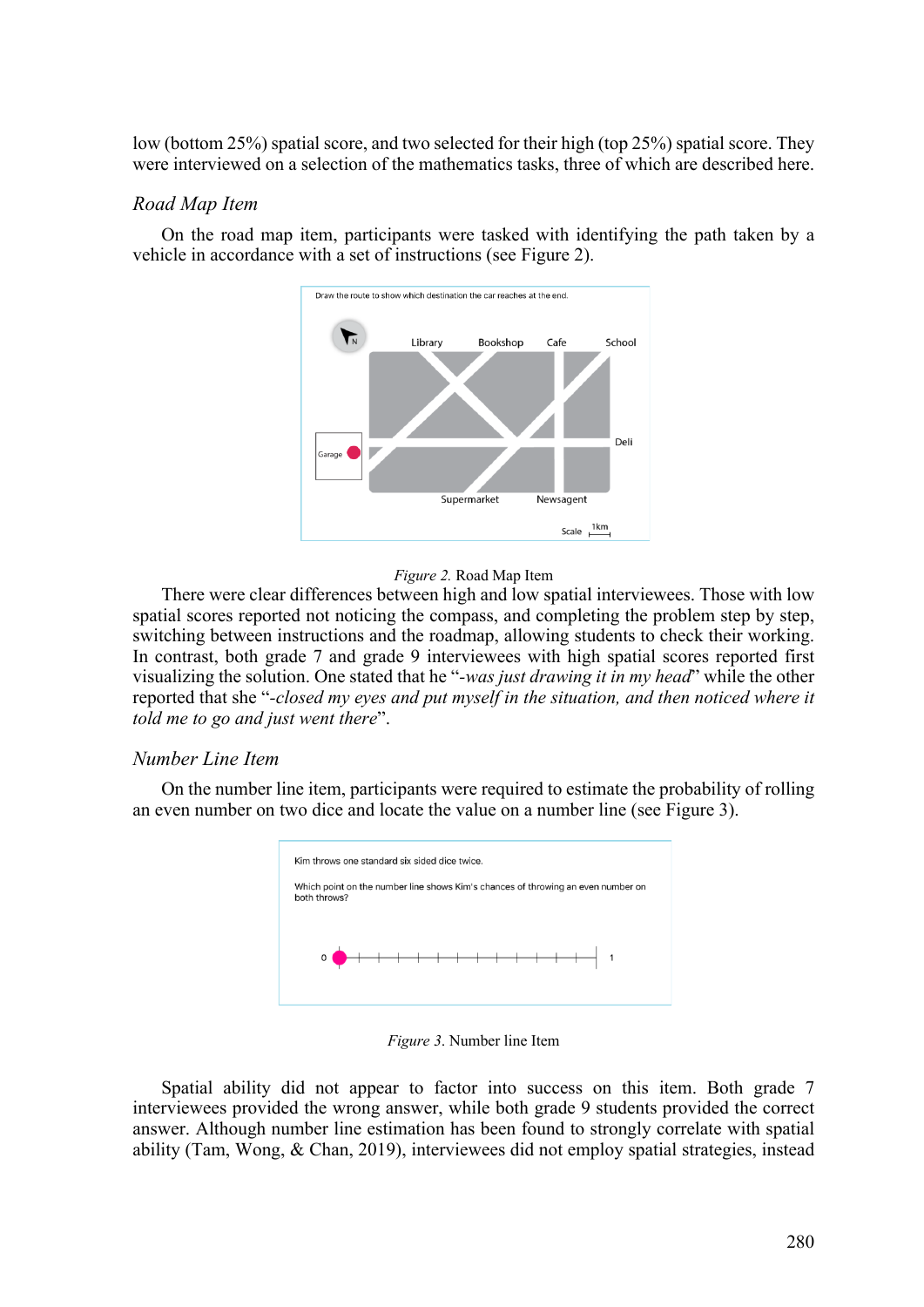basing their solutions on their intuitive understanding of probability. This was consistent with statements from other interview respondents.

### *Building Height Item*

On the building height item, participants were required to find the height of a building with reference to written and visual supplementary information (see Figure 4). Although all interviewees reported using mathematics, the low spatial grade 9 interviewee stated that " *the diagram wasn't really of any use –I am sure it could be if you did it more visually*". In contrast, the grade 7 high spatial ability participant remarked that he *"-looked at the height in metres, guessed 8 metres*" and that he *"used maths but completed the steps in his head"*, while the grade 9 high spatial interviewee used a creative solution, dividing the complex " *up into apartments and figured it was 1m per floor so that got me 20 metres*", and that, in addition to math, she employed "-*a bit of deductive reasoning to find out that four on each floor was a metre*".



*Figure 4*. Building Height Item

### *General Observations*

High spatial interview participants were clearer in communicating their strategies than their low spatial ability counterparts. Low spatial interview participants made remarks such as "*I know probability, I just knew what to do*" and "*I just don't understand….I get it now. I just didn't understand it but it's a bit…I guessed a lot*". High spatial interview participants made statements such as "-*I was more worried about the little details you left in it like where North was*" and "*I did use the scale to give me the number, but I visualised moving it up in blocks of five for each floor*".

# Discussion

Spatial ability and mathematics performance were found to be positively correlated. Participants who performed better on spatial tests also performed better on the mathematics assessment. Strategy interviews offered a number of insights. Firstly, high spatial interview participants were noticeably better at explaining their working on mathematics problems they encountered during the interview. While there was too little interview data to draw any concrete conclusions from this, researchers have previously suggested a link between spatial reasoning and verbal ability (Syzmanowicz & Furnham, 2011). More importantly, however, were differences in strategies used.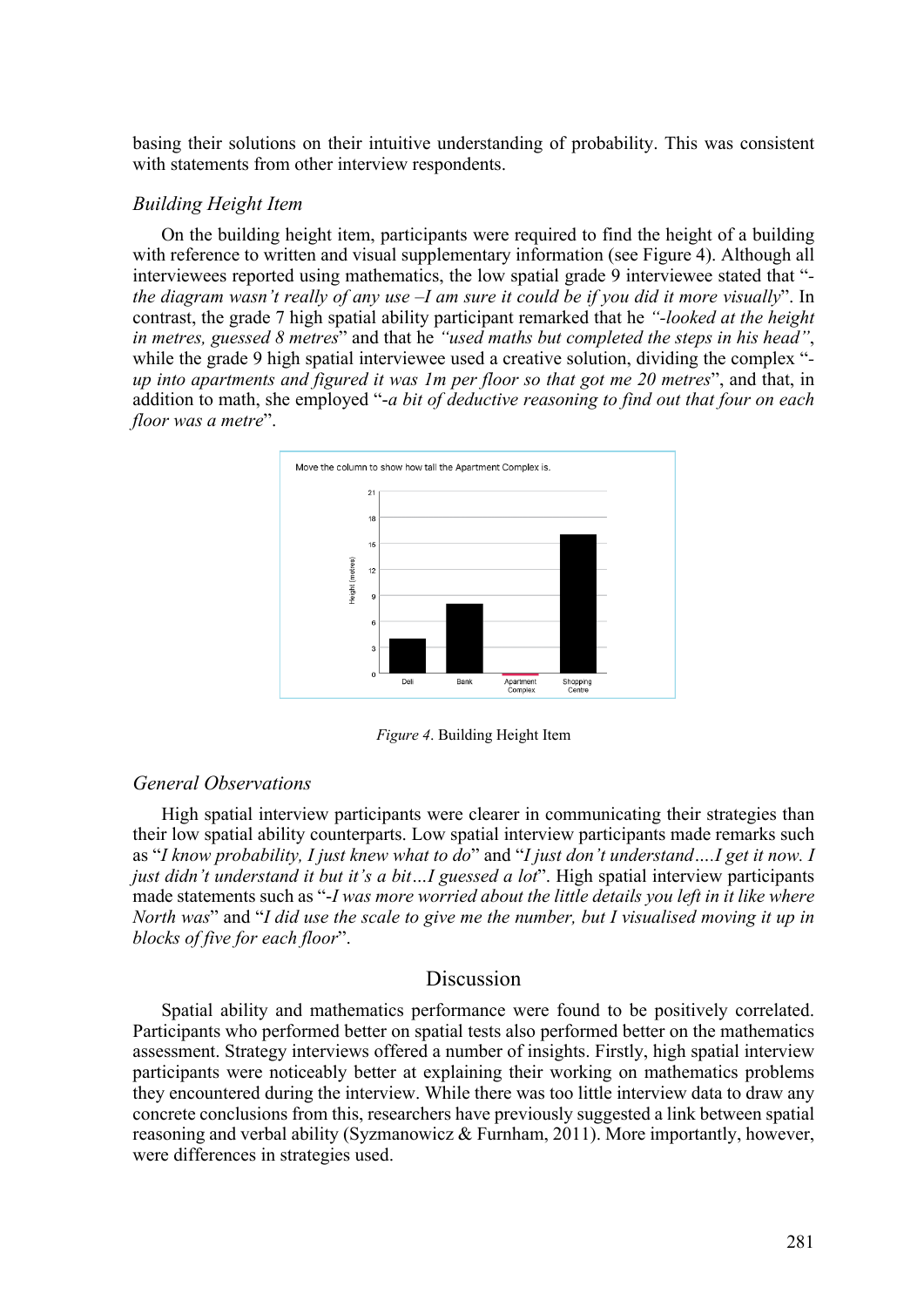On the roadmap and building height items, high spatial participants reported using visualisation strategies, including picturing themselves outside and within tasks and graphics. In contrast, low spatial participants remarked not having used provided graphics, instead relying purely on mathematical information they could extract from text and images. As high spatial students nonetheless also reported using mathematics, their ability to supplement this with visualisation strategies led to better outcomes, including on problems where visualising was not strictly required.

Interview data on the number line item suggested that content knowledge was a more important variable on the subject of probability, and that the addition of a number line did not prompt a change in strategy use. Furthermore, none of the interview participants reported using mathematics, instead entirely drawing on their prior understanding of probability.

# Limitations and Conclusions

Collecting more comprehensive interview data with an even greater focus on eliciting strategy explanations may provide a more rigorous insight into how and why students of differing spatial ability perform differently on a range of mathematics tasks.

Despite this, findings provide support for hypotheses concerning how the link between spatial ability and mathematics performance manifests. Statistical findings provided further evidence for the spatial-maths link. Interviews reinforced the view that spatial ability influences strategy use, while demonstrating that success on mathematics tasks is also linked to factors such as prerequisite content knowledge, task demands, and task representation. With this in mind, greater spatial ability appears to provide students with the capacity to approach or interpret challenging tasks in ways not available to students with lower spatial ability.

Although the move to digital assessment will provide invaluable scaffolds in the classroom, as demonstrated by the interactive road map task used in this study, developing, and capturing the development of students' spatial reasoning ability may drastically improve critical thinking in and outside of the mathematics classroom and equip future leaders with the problem solving tools and strategies they will need to overcome inevitable local and global challenges that we will encounter in the decades to come.

# References

- Australian Curriculum, Assessment and Reporting Authority [ACARA]. (2017). *Australian F-10 curriculum: mathematics*. Retrieved from http://www.australiancurriculum.edu.au/mathematics/curriculum/f-10?layout=1
- Diezmann, C. M., & Lowrie, T. (2012). Learning to think spatially: What do students 'see' in numeracy test items? *International Journal of Science and Mathematics Education, 10*(6), 1469-1490. doi: 10.1007/s10763-012-9350-3
- Ekstrom, R. B., French, J. W., Harman, H. H., & Dermen, D. (1976). *Kit of Factor-Referenced Cognitive Tests.* Princeton, NJ: Educational Testing Service.
- Geist, E. (2010). The anti-anxiety curriculum: Combating math anxiety in the classroom. *Journal of Instructional Psychology, 37*(1), 24–31.
- Hegarty, M., & Kozhevnikov, M. (1999). Types of visual-spatial representations and mathematical problem solving. *Journal of Educational Psychology, 91*(4), 684-689.
- Kozhevnikov, M., & Hegarty, M. (2001). A dissociation between object manipulation spatial ability and spatial orientation ability. *Memory and Cognition, 29*(5), 745-756.
- Kozhevnikov, M., Kosslyn, S., & Shephard, J. (2005). Spatial versus object visualizers: A new characterization of visual cognitive style. *Memory & Cognition, 33*(4), 710-726. doi:
- Lohman, D. F. (2012). *Cognitive Abilities Test, Form 7: Verbal Classifications Test Level 13/14*. Rolling Meadows, IL: Riverside Publishing.
- Lowrie, T., Diezmann, C. M., & Logan, T. (2011). Understanding graphicacy: Students' sense making on mathematics assessment items. *International Journal for Mathematics Teaching and Learning*. 1-32.